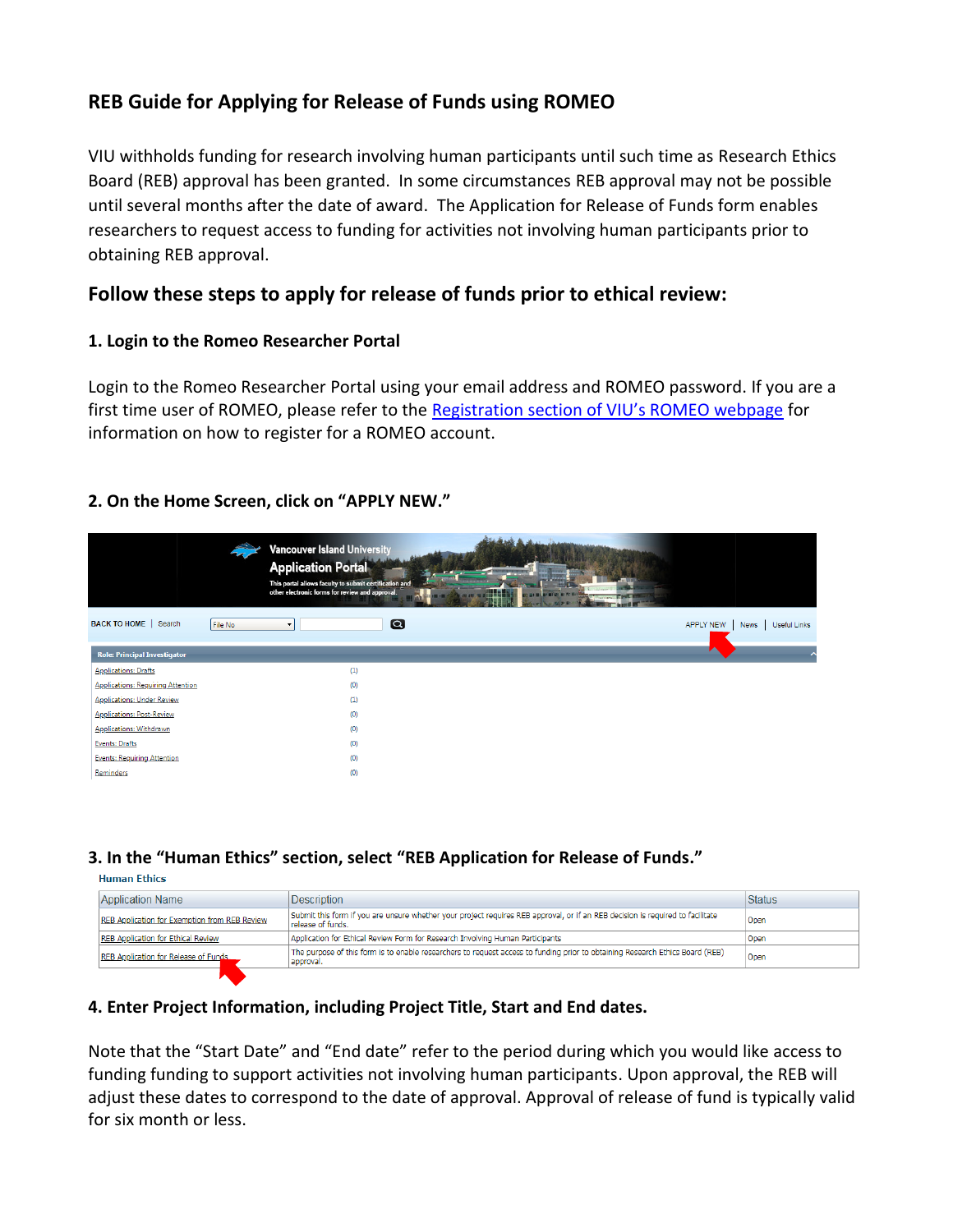| <b>Application Ref No: 3972</b><br>Save<br>Close | <b>Print</b>      | Export to Word           | Export to PDF                        | Submit<br>Withdraw |           |      |        |
|--------------------------------------------------|-------------------|--------------------------|--------------------------------------|--------------------|-----------|------|--------|
| * Project Info                                   | Project Team Info |                          | REB Application for Release of Funds | Attachments        | Approvals | Logs | Errors |
| Title *:                                         |                   |                          |                                      |                    |           |      |        |
| <b>Start Date:</b>                               |                   | 画                        |                                      |                    |           |      |        |
| <b>End Date:</b>                                 |                   | 画                        |                                      |                    |           |      |        |
| <b>Keywords:</b>                                 |                   | $\overline{\phantom{a}}$ |                                      | Add                |           |      |        |
|                                                  |                   |                          |                                      | Clear all          |           |      |        |

#### **5. Add "Related Awards".**

To add the VIU-administered award you are applying to access, scroll to the bottom of the "Project Infor" tab, click on the "Search" button, and select the award from the list.

| <b>Related Awards</b>                                                                                                                                                                                                                                                                                                                                                    |              |                     |              |               |                  |              |
|--------------------------------------------------------------------------------------------------------------------------------------------------------------------------------------------------------------------------------------------------------------------------------------------------------------------------------------------------------------------------|--------------|---------------------|--------------|---------------|------------------|--------------|
| If you are a student, please ignore this section and continue to the next tab.<br>If you are a non-student (e.g faculty, staff) and have applied for, or have been awarded, research funding, click 'Search' to locate and attach the related research funding. If the related research funding<br>is not found please ignore this section and continue to the next tab. |              |                     |              |               |                  |              |
| Search                                                                                                                                                                                                                                                                                                                                                                   |              |                     |              |               |                  |              |
| vard File No                                                                                                                                                                                                                                                                                                                                                             | <b>Title</b> | <b>Award Status</b> | PI Last Name | PI First Name | Sponsors Summary | <b>Notes</b> |
| No records to display.                                                                                                                                                                                                                                                                                                                                                   |              |                     |              |               |                  |              |

# **6. Complete the Project Team tab and include all team members that are expected to be involved in the project.**

To add project members:

- a) Scroll to the bottom the "project Team Info" tab
- b) In the "Other Project Member Info:" area, click on the "Add New" button

|         | <b>Other Project Member Info:</b> |               |            | Do not hand type data for this section. To add more project team members to this application form, click Add New to search for and select from other researcher profiles. Click [?] for more info. |
|---------|-----------------------------------|---------------|------------|----------------------------------------------------------------------------------------------------------------------------------------------------------------------------------------------------|
| Add New |                                   |               |            |                                                                                                                                                                                                    |
|         |                                   | Last Name     | First Name | Role In Project                                                                                                                                                                                    |
| Edit    | <b>Delete</b>                     | Investigator1 | Test       | Graduate Student Researcher                                                                                                                                                                        |

c) Click on the "Search Profiles" and search for the registered user you would like to add.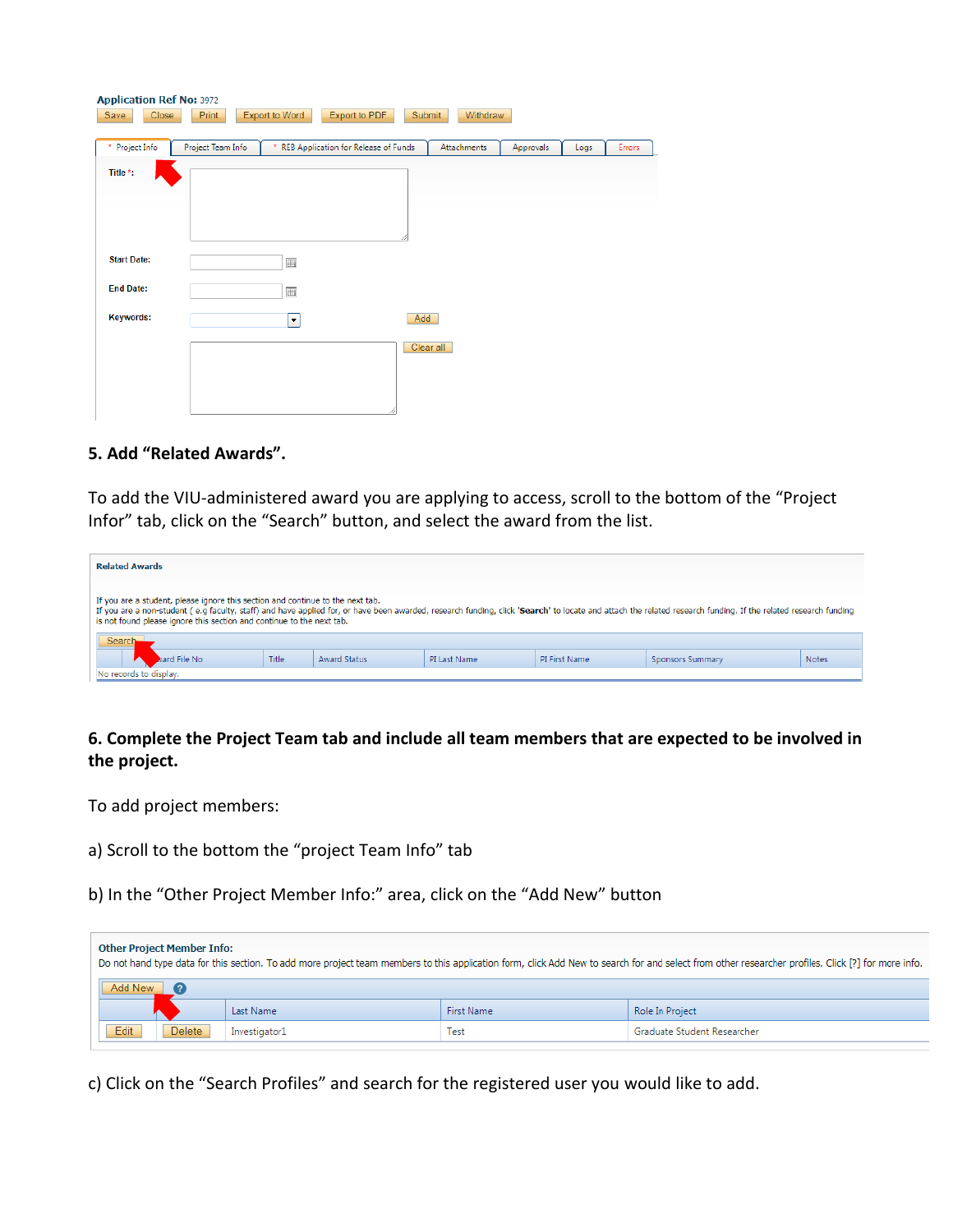#### **Project Team Member Info**

Do not hand type data for this section. To add more project team members to this application form, click Add New to search for and select from other researcher profiles. Click [?] for more info.



Search for a team member by entering her/his or last name at the top of the screen and clicking on the "Search" button

| quidance.<br>Last Name: | Start With <sup>1</sup> Any part |  |  |  |
|-------------------------|----------------------------------|--|--|--|
|                         |                                  |  |  |  |
|                         |                                  |  |  |  |
|                         |                                  |  |  |  |
|                         |                                  |  |  |  |
| First Name:             |                                  |  |  |  |
|                         |                                  |  |  |  |
| Reset<br>Search.        |                                  |  |  |  |
|                         |                                  |  |  |  |
|                         |                                  |  |  |  |

IMPORTANT: Always use the "Search Profiles" function to add Project Team Members information. If an investigator is added to the database twice, the system will have problems properly managing communications.

d) In the "Role in Project" field, select the appropriate "Roll in Project" value, such as "Student", or "Supervisor."

| Prefix:                 | <b>Last Name:</b>                           | Moll         |                                      | Rachel<br><b>First Name:</b> |
|-------------------------|---------------------------------------------|--------------|--------------------------------------|------------------------------|
| Affiliation:            | Faculty of Education                        |              |                                      | ۰                            |
| <b>Role In Project:</b> | Supervisor                                  |              | Country:                             | Canada                       |
| Position:               | Co-Investigator                             |              | Institution:                         | Vancouver Island Univers     |
| Email:                  | Co-Investigator - External<br>Co-Supervisor |              | Fax:                                 |                              |
| Phone1:                 | Emergency personnel                         |              | Phone2:                              |                              |
|                         | <b>External Principal</b><br>Investigator   |              |                                      |                              |
| <b>Primary Address:</b> | <b>Graduate Student</b><br>Researcher       |              | <b>Mailing Alternate</b><br>Address: |                              |
|                         | <b>Research Assistant</b>                   |              |                                      |                              |
| <b>Use Of Address:</b>  | <b>Research Coordinator</b>                 | mate Address |                                      |                              |
|                         | <b>Research Staff</b>                       |              |                                      |                              |
|                         | Supervisor                                  |              |                                      |                              |
| <b>Comments:</b>        | Technician                                  |              |                                      |                              |
|                         | <b>Undergrad Student</b><br>Researcher      |              |                                      |                              |

If you are a student researcher, please designate yourself as the "Principal Investigator," and identify your faculty supervisor as "Supervisor."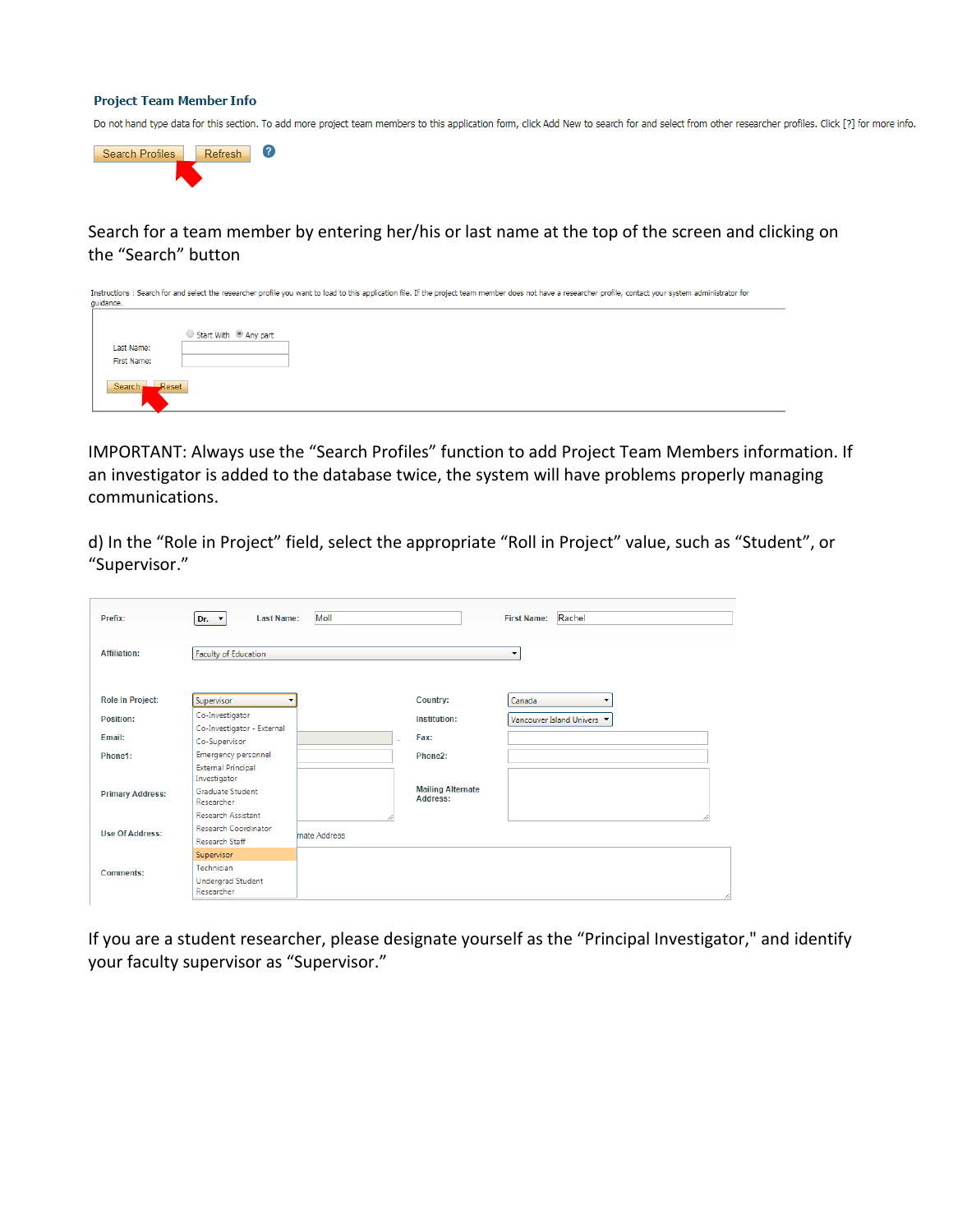## **7. Click on the "REB Application for Release of Funds" Tab and complete questions.**

| <b>Application Ref No: 3972 Project Title:</b><br>Project Work Flow State: Pre-Submission<br><b>Export to Word</b><br>Close<br>Print<br>Export to PDF<br>Submit<br>Withdraw<br>Save                                                                                                                              | <b>Application Form: REB Application</b> |
|------------------------------------------------------------------------------------------------------------------------------------------------------------------------------------------------------------------------------------------------------------------------------------------------------------------|------------------------------------------|
| Project Info<br>Project Team Info<br>* REB Application for Release of Funds<br><b>Attachments</b><br>Approvals<br>Errors<br>Logs                                                                                                                                                                                 |                                          |
| * Application for Release of Funds                                                                                                                                                                                                                                                                               |                                          |
| Please attach to this application any documents that may assist the REB to assess proposed activities prior to ethical review.<br>Φ<br>1.1) * Anticipated Date of Submission of Application for Ethical Review<br>圃<br>1.2) * Why is an Application for Ethical Review not yet ready to be submitted to the REB? |                                          |
|                                                                                                                                                                                                                                                                                                                  |                                          |

**8. On the "Attachments" tab, include documents that may assist the REB in assessing your application.** 

| <b>Application Ref No: 3972 Project Title:</b><br>Project Work Flow State: Pre-Submission                                                                                                                                                          |  |
|----------------------------------------------------------------------------------------------------------------------------------------------------------------------------------------------------------------------------------------------------|--|
| Export to PDF<br><b>Print</b><br>Export to Word<br><b>Withdraw</b><br><b>Save</b><br><b>Close</b><br>Submit                                                                                                                                        |  |
| Project Info<br>Project Team Info<br>REB Application for Release of Funds<br>Attachments<br>Approvals<br>Errors<br>Logs                                                                                                                            |  |
| Add Attachment<br>sidual attachment size is 5MB. All attachments larger than 5MB will stall the system, and your data may be lost.<br>NOTE: The maximum<br>However, you may upload multiple attachments, provided that each is no larger than 5MB. |  |

# **9. The "Errors" tab indicates fields that need to be completed before the application can be successfully submitted.**

The Errors tab will disappear once all required fields have been completed, after which the application can be submitted.

| Save<br>Print<br>Export to PDF<br>Submit<br>Close<br>Export to Word<br>Withdraw                                                |
|--------------------------------------------------------------------------------------------------------------------------------|
|                                                                                                                                |
|                                                                                                                                |
| * Project Info<br>Project Team Info<br>REB Application for Ethical Review<br>Attachments<br>Approvals<br><b>Errors</b><br>Logs |
|                                                                                                                                |